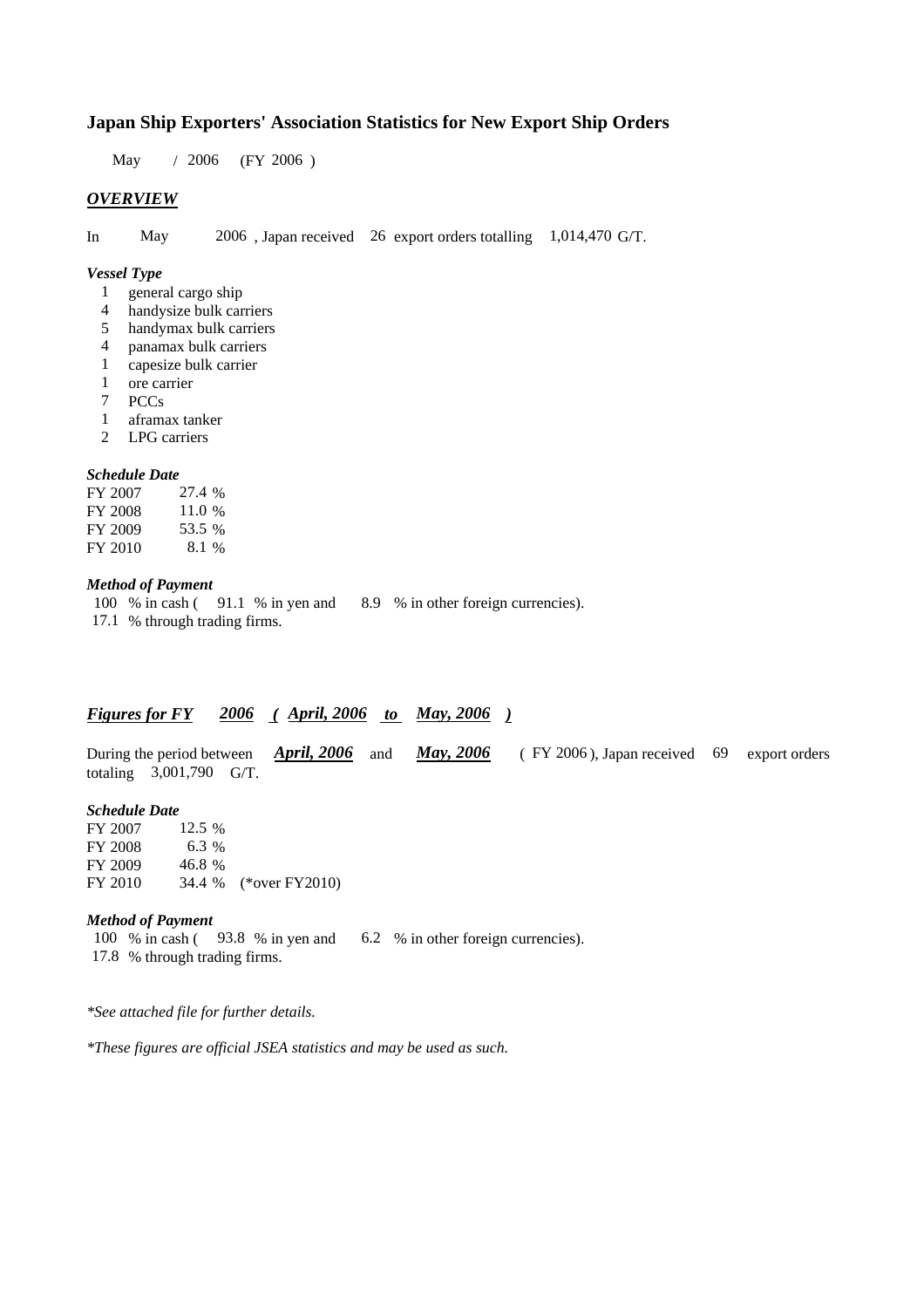# Based on Fiscal Year

Description Apr 05 to Mar 06 Apr 05 to Jan 06 February 2006 March 2006 April 2006 2006 Apr 06 to May 06 Jan 06 to May 06 No. $No.$   $G/T$ T || No. | G/T || No. | G/T || No. | G/T || No. | G/T || G/T || No. | G/T || No. | G/T || No. | G/T General Cargos ( 31 795,950 26 679,650 0 0 5 116,300 6 96,000 1 10,400 7 106,400 12 222,700 Bulk Carriers 2622| 11,659,326|| 175| 8,307,566| 22| 810,450| 65| 2,541,310| 25| 1,118,070| 22| 852,270| 47| 1,970,340|| 152| 5,941,550 Tankers 1366,187,410|| 69| 2,686,360| 6| 422,400| 61| 3,078,650| 12| 773,250| 3| 151,800| 15| 925,050|| 86| 4,727,950 Combined Carriers 1 0 0 0 0 0 0 0 0 0 0 0 0 0 0 0 0 **Others**  $\sim$  1  $\sim$  1 1 7,000 이 이 1 7,000 이 이 이 이 이 이 이 이 1 7,000 Total 4300| 18,649,686|| 270| 11,673,576| 29| 1,239,850| 131| 5,736,260| 43| 1,987,320| 26| 1,014,470| 69| 3,001,790|| 251| 10,899,200 FY 2006 / FY2005 (%) \* 100.4 70.8 206.6 389.5 183.9 142.6 167.5 \*\* 217.0 In CGT9,498,293 6,204,665 567,570 2,726,058 941,022 548,724 1,489,746 5,300,444

*Figures for shipbulding orders of 500 G/T and over for export as steel vessels placed with JSEA members are covered.*

\*FY 2005/FY2004

\*\*Calender Year 2005

JSEA (June 2006)

# New Export Orders Placed in May 2006 (FY 2006)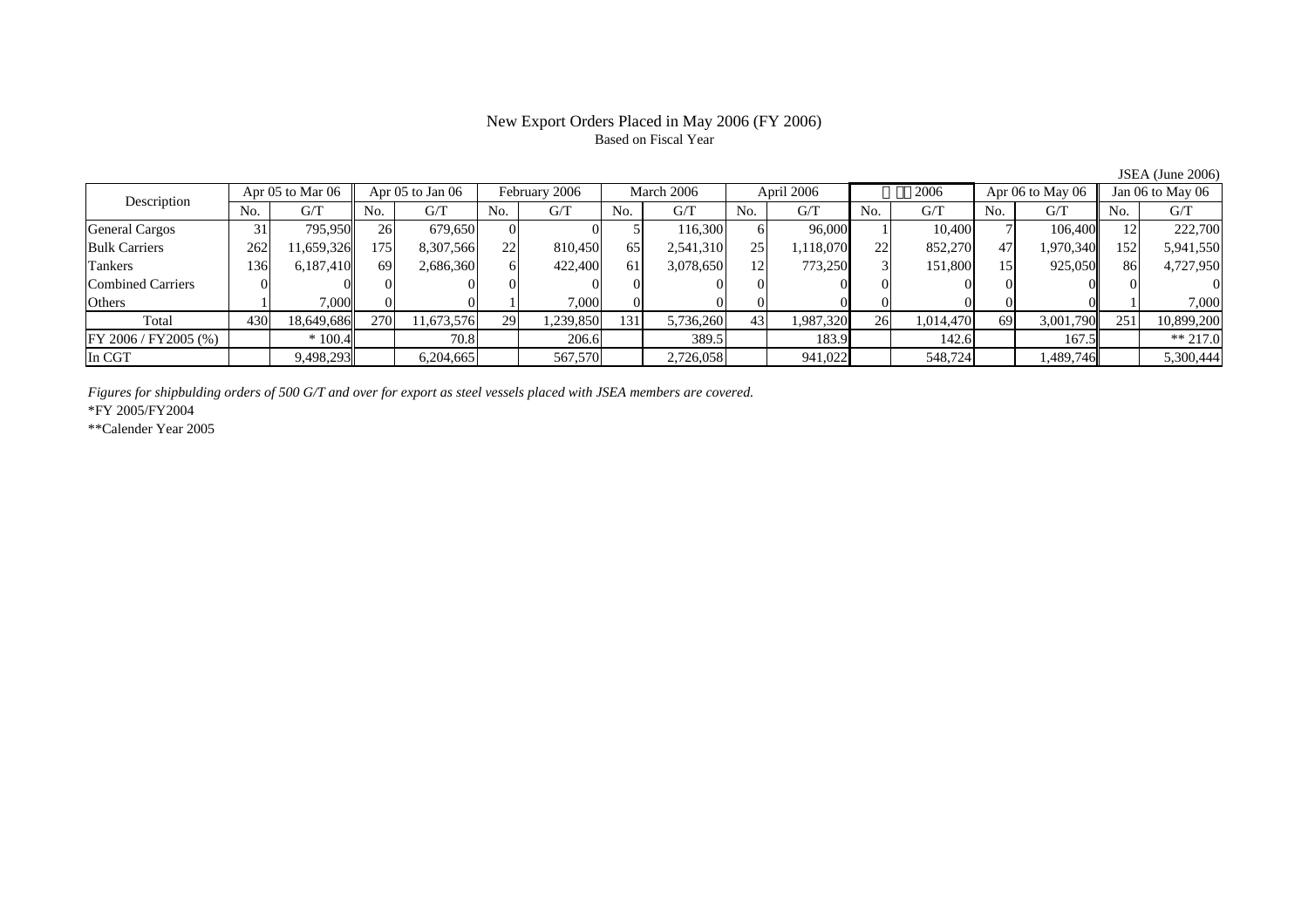# Based on Fiscal Year

Description Apr 05 to Mar 06 Apr 05 to Jan 06 February 2006 March 2006 April 2006 May 2006 Apr 06 to May 06 Jan 06 to May 06<br>No. 1 G/T No. 1 G/T No. 1 G/T No. 1 G/T No. 1 G/T No. 1 G/T No. 1 G/T No. 1 G/T No. 1 G/T No. 1 G No.  $G/T$ T || No. | G/T || No. | G/T || No. | G/T || No. | G/T || G/T || No. | G/T || No. | G/T || No. | G/T General Cargos ( 25 956,448 18 675,769 1 6,395 6 274,284 1 9,725 2 125,794 3 135,519 12 433,367 Bulk Carriers 221 9,620,117 178 7,824,954 21 867,502 22 927,661 20 1,052,656 13 499,749 33 1,552,405 107 4,817,097 Tankers 700| 4,513,850|| 54| 3,393,152| 6| 407,311| 10| 713,387| 4| 268,097| 4| 154,856| 8| 422,953|| 30| 1,854,802 Combined Carriers 0 0 0 0 0 0 0 0 0 0 0 0 0 0 0 0 **Others** s and  $\overline{\phantom{a}}$  0 0 0 0 0 0 0 0 0 0 0 0 0 0 0 0 Total 3166| 15,090,415|| 250| 11,893,875| 28| 1,281,208| 38| 1,915,332| 25| 1,330,478| 19| 780,399| 44| 2,110,877|| 149| 7,105,266 FY 2006 / FY2005 (%) \* 112.2 111.8 98.2 127.5 119.8 136.6 125.5 \*\* 120.1 In CGTT 7,200,302 5,581,167 644,585 974,550 605,720 404,556 1,010,276 3,493,020

*Deliveries of new shipbuilding orders of 500 G/T and over for export as steel vessels placed with JSEA members are covered.*

\*FY 2005/FY2004

\*\*Calender Year 2005

JSEA (June 2006)

# Export Ships Delivered in May 2006 (FY 2006)